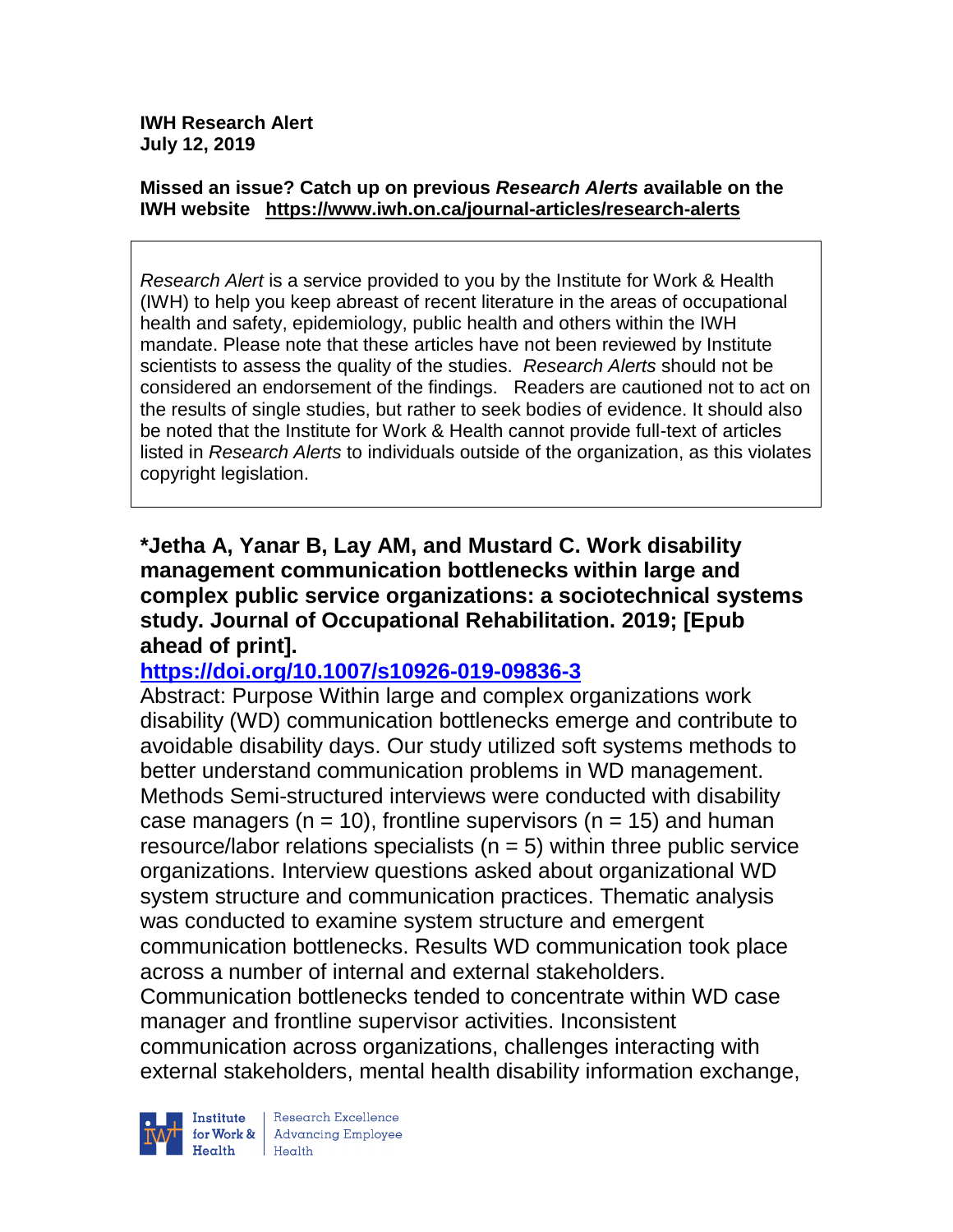lack of WD communication experience and previous worker performance represented communication bottlenecks that contributed to avoidable disability days. Conclusions To strengthen communication practices, systems-focused responses towards organizational WD management are required

## **\*McGuire C, Kristman VL, Martin L, and Bedard M. The association between depression and traumatic brain injury in older adults: a nested matched case control study. Journal of Aging and Health. 2018; 30(7):1156-1168.**

**<https://doi.org/10.1177/0898264317708072>** 

Abstract: OBJECTIVE: Determine association between depression and traumatic brain injury (TBI) in the older adult home care population of Ontario, Canada (2003-2013). METHOD: A nested matched case control study was used, and data were retrieved for service users 65 years or older who received home care between 2003 and 2013. Incident TBI cases were matched to four controls by sex, age, and assessment date. Odds ratios and multivariable conditional logistic regression were completed. RESULTS: 554,313 service users were included of which 5,215 (0.9%) had a TBI and 39,048 (7.0%) had depression. Fall history was an effect modifier. The association between depression and TBI was 1.10 (95% confidence interval  $\text{[CI]} = \text{[0.93, 1.31]}$  for those without a history of falling, while for those with a history of falling it was 1.24 (95%  $Cl =$ [1.03, 1.48]) after adjusting for education and Alzheimer's disease. DISCUSSION: Depression is associated with sustaining a TBI in those with a history of falling

### **Ablah E, Wilcox EA, and Honn A. The cons of traditional worksite wellness interventions and a proposed model. Public Health Reports. 2019; 134(4):319-323. https://doi.org/10.1177/003335491984568**

**Alnaser MZ and Aljadi SH. Physical therapists with work-related musculoskeletal disorders in the State of Kuwait: a comparison across countries and health care professions. Work. 2019; 63(2):261-268.** 

**<https://doi.org/10.3233/WOR-192927>** 

Abstract: BACKGROUND: In the US, as the demands for



Research Excellence Finantium Research Excellence<br>
Finantium Research Employee<br>
Realth Health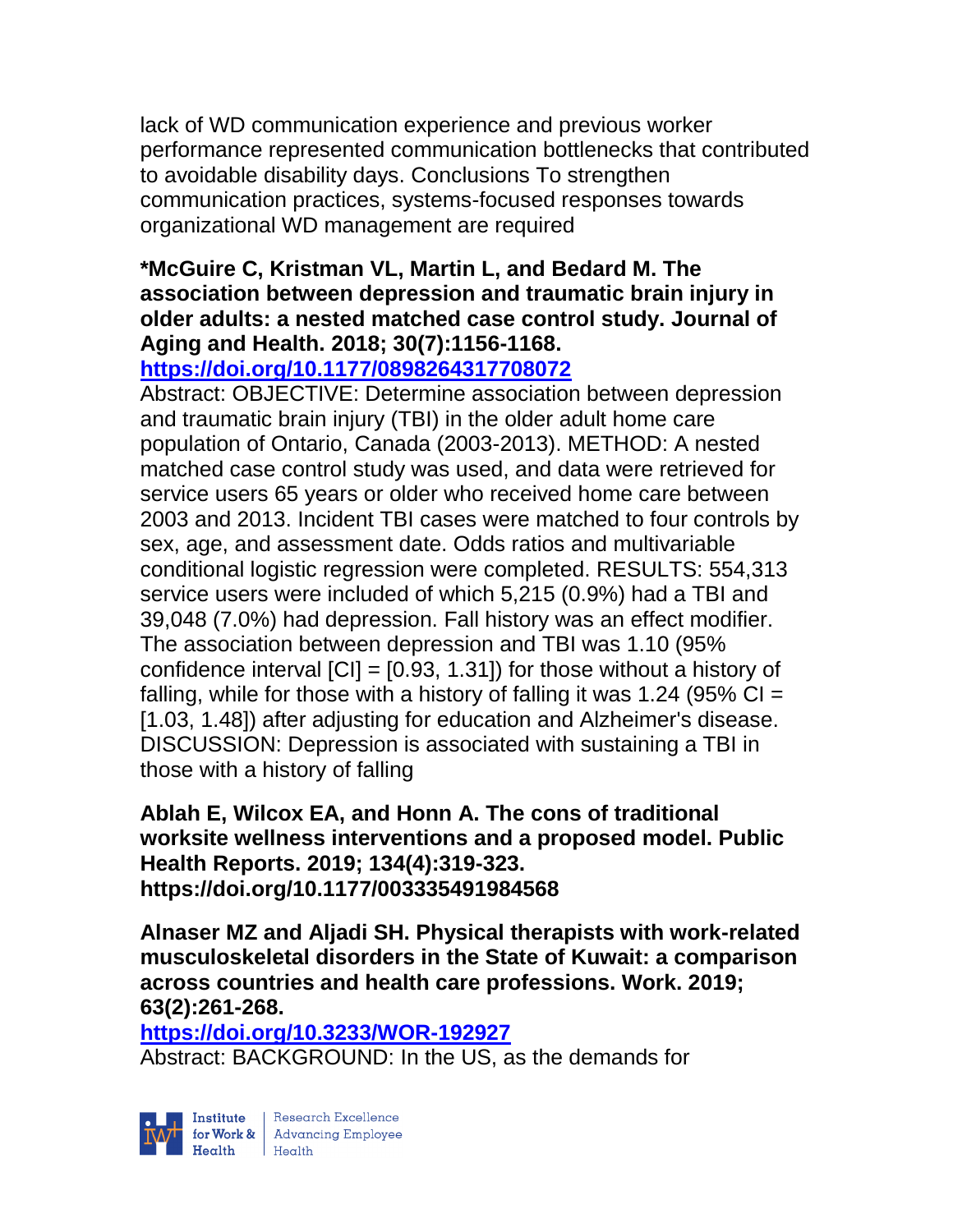rehabilitation services increase, work-related musculoskeletal disorders (WMSDs) have increased among rehabilitation practitioners. This trend has been noticed among physical therapists (PTs) in the State of Kuwait. OBJECTIVE: The purpose of this study was to determine the prevalence and risk factors associated with WMSDs among PTs in Kuwait over a 12-month period. In addition, the result compared across countries and health care professions. METHODS: A descriptive cross-sectional design was used in this study. A self-administered questionnaire was distributed to the PT departments at Kuwait government hospitals and schools. A total of 312 returned questionnaires (69.3% response rate) were received. RESULTS: Results showed that 149 (48%) PT respondents experienced WMSDs. The lower back and muscle spasm were the most common area of the body injured and type of injury, respectively. Manual therapy techniques and patient transfers were most common activities associated with injuries. CONCLUSIONS: The prevalence of PTs with WMSDs in Kuwait was high and similar to other studies of PTs with WMSDs working in other countries. The performance of work activities was the leading risk factor for WMSDs, and WMSDs were prevalent among industrialized, industrially developing, and underdeveloped countries. Education of PTs regarding ergonomic and biomechanical principles as well as handson training of patient handling are the key tools to help prevent WMSDs

#### **Cote P, Yu H, Shearer HM, Randhawa K, Wong JJ, Mior S, et al. Non-pharmacological management of persistent headaches associated with neck pain: a clinical practice guideline from the Ontario protocol for traffic injury management (OPTIMa) collaboration. European Journal of Pain. 2019; 23(6):1051-1070. <https://doi.org/10.1002/ejp.1374>**

Abstract: OBJECTIVES: To develop an evidence-based guideline for the non-pharmacological management of persistent headaches associated with neck pain (i.e., tension-type or cervicogenic). METHODS: This guideline is based on systematic reviews of highquality studies. A multidisciplinary expert panel considered the evidence of clinical benefits, cost-effectiveness, societal and ethical values, and patient experiences when formulating recommendations. Target audience includes clinicians; target population is adults with



Institute Research Excellence<br>
for Work & Advancing Employee<br>
Health Health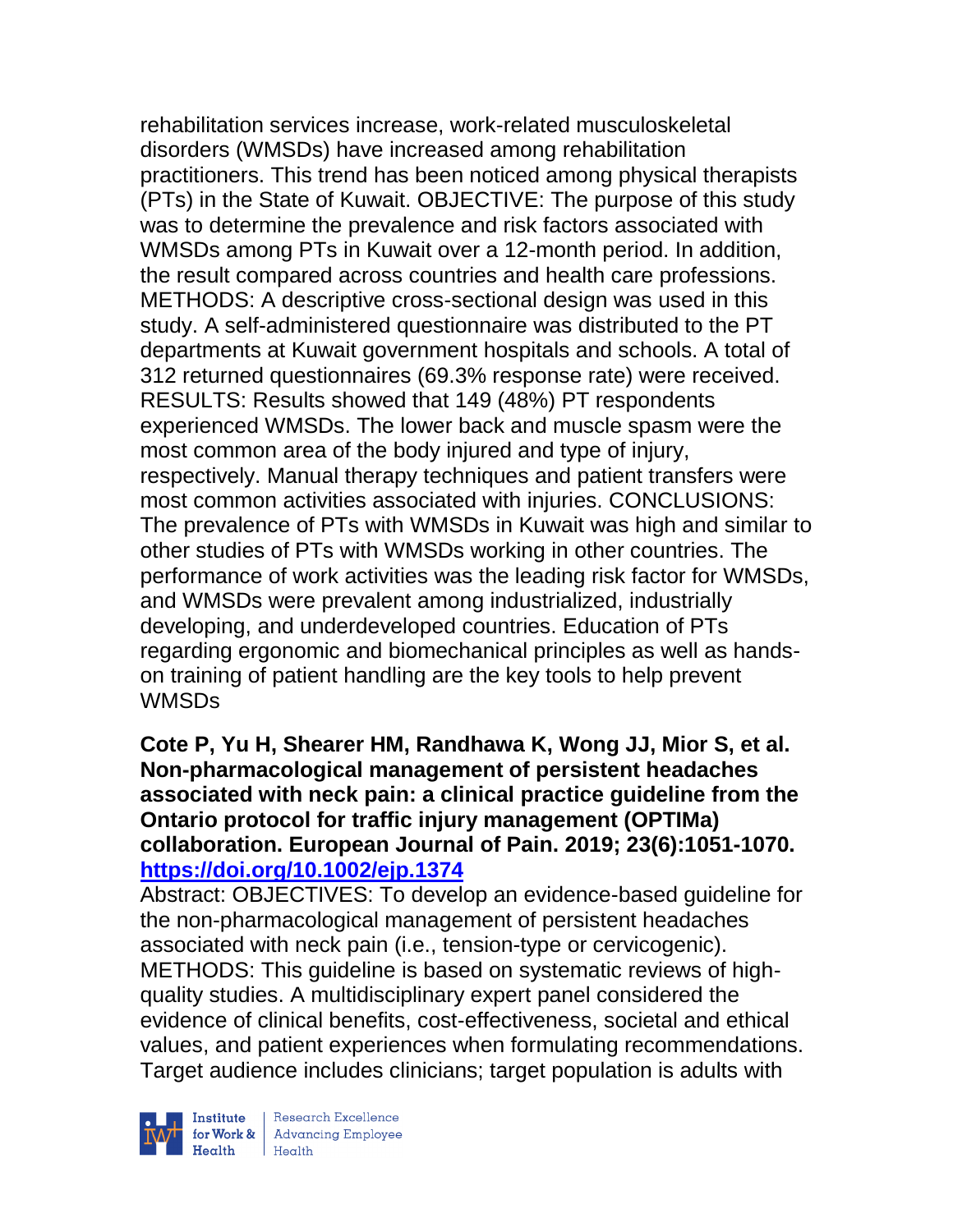persistent headaches associated with neck pain. RESULTS: When managing patients with headaches associated with neck pain, clinicians should (a) rule out major structural or other pathologies, or migraine as the cause of headaches; (b) classify headaches associated with neck pain as tension-type headache or cervicogenic headache once other sources of headache pathology has been ruled out; (c) provide care in partnership with the patient and involve the patient in care planning and decision making; (d) provide care in addition to structured patient education; (e) consider low-load endurance craniocervical and cervicoscapular exercises for tensiontype headaches (episodic or chronic) or cervicogenic headaches >3 months duration; (f) consider general exercise, multimodal care (spinal mobilization, craniocervical exercise and postural correction) or clinical massage for chronic tension-type headaches; (g) do not offer manipulation of the cervical spine as the sole form of treatment for episodic or chronic tension-type headaches; (h) consider manual therapy (manipulation with or without mobilization) to the cervical and thoracic spine for cervicogenic headaches >3 months duration. However, there is no added benefit in combining spinal manipulation, spinal mobilization and exercises; and (i) reassess the patient at every visit to assess outcomes and determine whether a referral is indicated. CONCLUSIONS: Our evidence-based guideline provides recommendations for the conservative management of persistent headaches associated with neck pain. The impact of the guideline in clinical practice requires validation. SIGNIFICANCE: Neck pain and headaches are very common comorbidities in the population. Tension-type and cervicogenic headaches can be treated effectively with specific exercises. Manual therapy can be considered as an adjunct therapy to exercise to treat patients with cervicogenic headaches. The management of tension-type and cervicogenic headaches should be patient-centred

**Hale A and Booth R. The safety professional in the UK: development of a key player in occupational health and safety. Safety Science. 2019; 118:76-87. <https://doi.org/10.1016/j.ssci.2019.04.015>** 

**Harris JI, Strom TQ, Erbes CR, and Ruzek J. Measuring perceived efficacy for coping with posttraumatic stress disorder** 

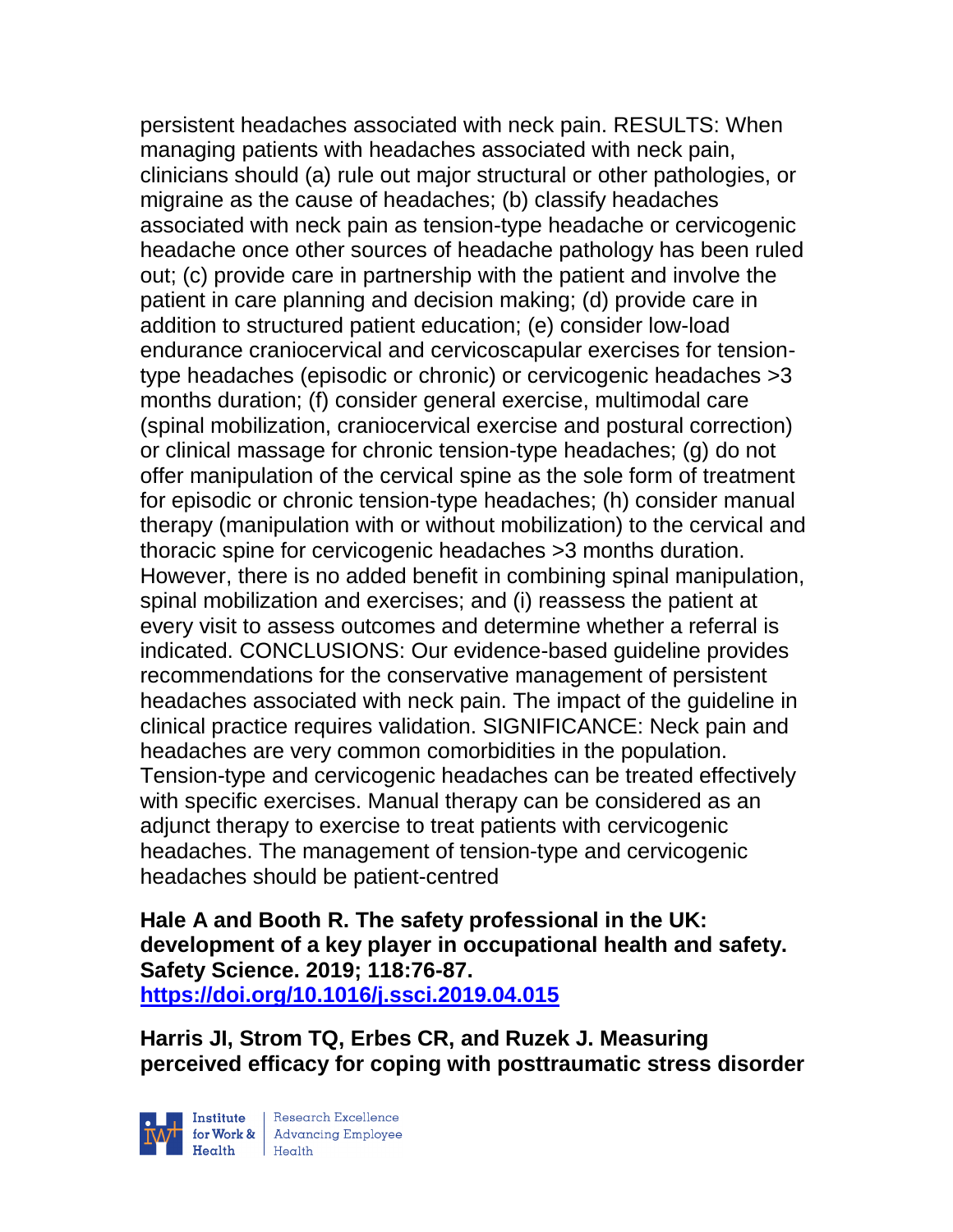#### **in the workplace. Work. 2019; 63(2):283-289. <https://doi.org/10.3233/WOR-192929>**

Abstract: BACKGROUND: PTSD is associated with high levels of vocational difficulty, and research on relationships between PTSD and vocational adjustment may be relevant to vocational rehabilitation services to achieve optimal outcomes. Veteran perception of ability to cope with stressors in the workplace setting may play a role in rehabilitation outcome. OBJECTIVE: This article outlines preliminary steps in the development of the Vocational Efficacy in Trauma Survivors Scale (VETSS), to measure perceived efficacy in managing PTSD symptoms in the workplace. This has potential to expand future options for research in vocational rehabilitation for veterans with PTSD. METHODS: Veterans in outpatient treatment for PTSD at a large, mid-western Veterans Affairs Health Care System facility responded to items on the proposed instrument and items on other measures of vocational and psychological functioning to assess the potential validity of items for an instrument to measure vocational self-efficacy among veterans managing PTSD. RESULTS: In a sample of 63 working veterans who receive outpatient care for PTSD, exploratory factor analysis identified two viable subscales, one tapping Workplace Coping, and another tapping Self-Disclosure. CONCLUSIONS: Preliminary findings indicate that the measure demonstrated acceptable indications of reliability and validity, suggesting promise for future use in vocational rehabilitation research

## **Isoard-Gautheur S, Ginoux C, Gerber M, and Sarrazin P. The stress-burnout relationship: examining the moderating effect of physical activity and intrinsic motivation for off-job physical activity. Workplace Health & Safety. 2019; 67(7):350-360. <https://doi.org/10.1177/2165079919829497>**

Abstract: Current research highlights the need to critically examine the factors that can reduce the relationship between work stress and burnout to improve employee health and well-being, as well as to create healthier workplaces. The objective of this study was to enhance insight into the association between stress and job burnout by testing the moderated moderating effect of off-job physical activity (PA) and intrinsic motivation for off-job PA on this association. A total of 369 university staff (70% females) completed a web survey comprising measures of perceived stress, job burnout, PA, and



 $\begin{tabular}{|l|} Institute & Research Excellence \\ \hline for Work & Advancing Employee \\ Health & Health \\ \end{tabular}$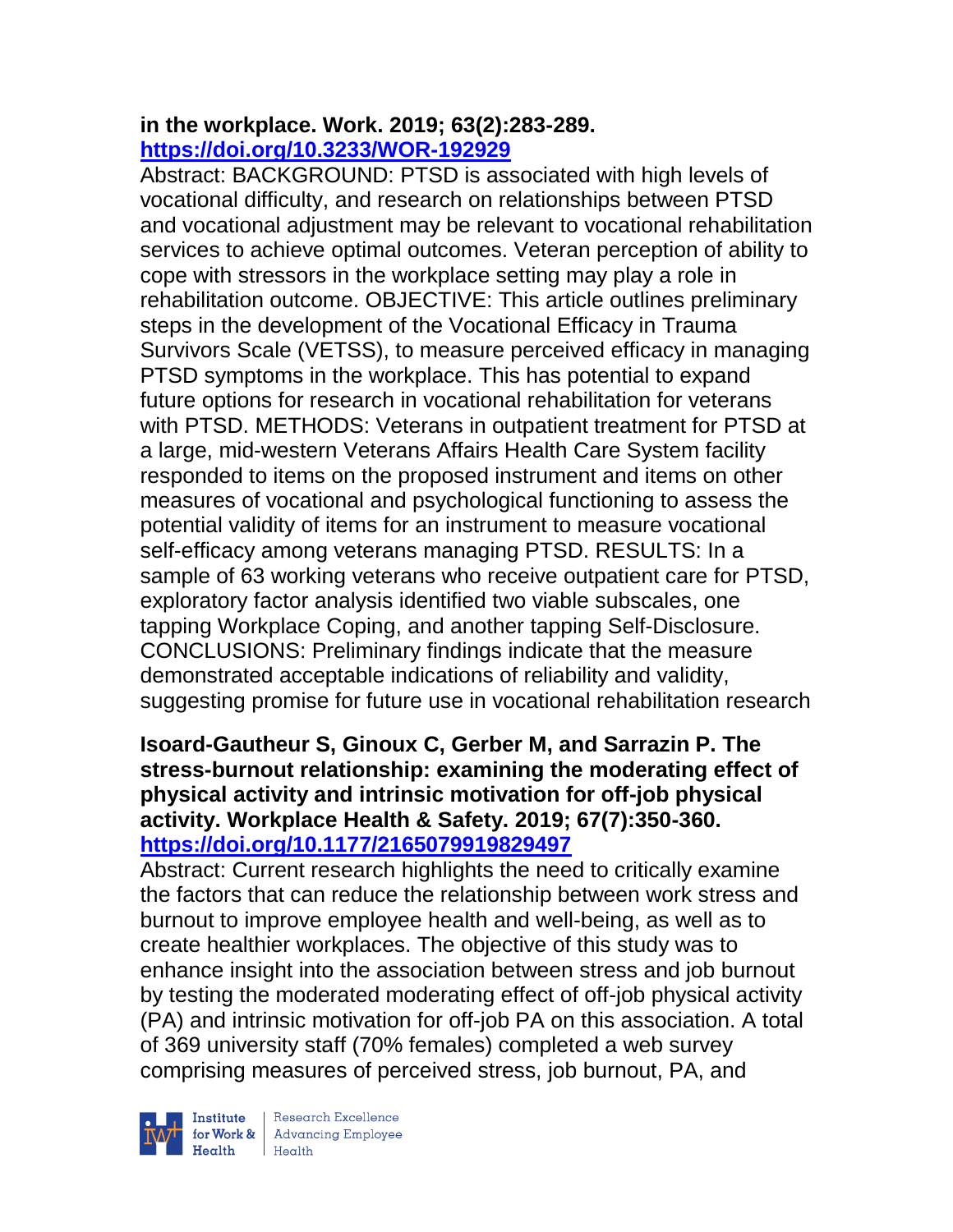intrinsic motivation for PA. A three-way conditional process model revealed that the "Stress x PA" interaction was significant for cognitive weariness, and that the three-way interaction between "Stress x PA x Intrinsic Motivation for PA" was significantly related to job burnout, and to cognitive weariness. The results highlight (a) that stress was associated with higher levels of job burnout; (b) that under a high stress condition, PA was negatively linked to cognitive weariness; and (c) that intrinsic motivation for PA reinforced the positive moderating effect of PA on the stress-burnout relationship, especially when stress is high

#### **Johnson BT and Hennessy EA. Systematic reviews and metaanalyses in the health sciences: best practice methods for research syntheses. Social Science & Medicine. 2019; 233:237- 251.**

## **<https://doi.org/10.1016/j.socscimed.2019.05.035>**

Abstract: RATIONALE: The journal Social Science & Medicine recently adopted the Preferred Reporting Items for Systematic Reviews and Meta-Analyses (PRISMA; Moher et al., 2009) as guidelines for authors to use when disseminating their systematic reviews (SRs). APPROACH: After providing a brief history of evidence synthesis, this article describes why reporting standards are important, summarizes the sequential steps involved in conducting SRs and meta-analyses, and outlines additional methodological issues that researchers should address when conducting and reporting results from their SRs. RESULTS AND CONCLUSIONS: Successful SRs result when teams of reviewers with appropriate expertise use the highest scientific rigor in all steps of the SR process. Thus, SRs that lack foresight are unlikely to prove successful. We advocate that SR teams consider potential moderators (M) when defining their research problem, along with Time, Outcomes, Population, Intervention, Context, and Study design (i.e., TOPICS + M). We also show that, because the PRISMA reporting standards only partially overlap dimensions of methodological quality, it is possible for SRs to satisfy PRISMA standards yet still have poor methodological quality. As well, we discuss limitations of such standards and instruments in the face of the assumptions of the SR process, including meta-analysis spanning the other SR steps, which are highly synergistic: Study search and

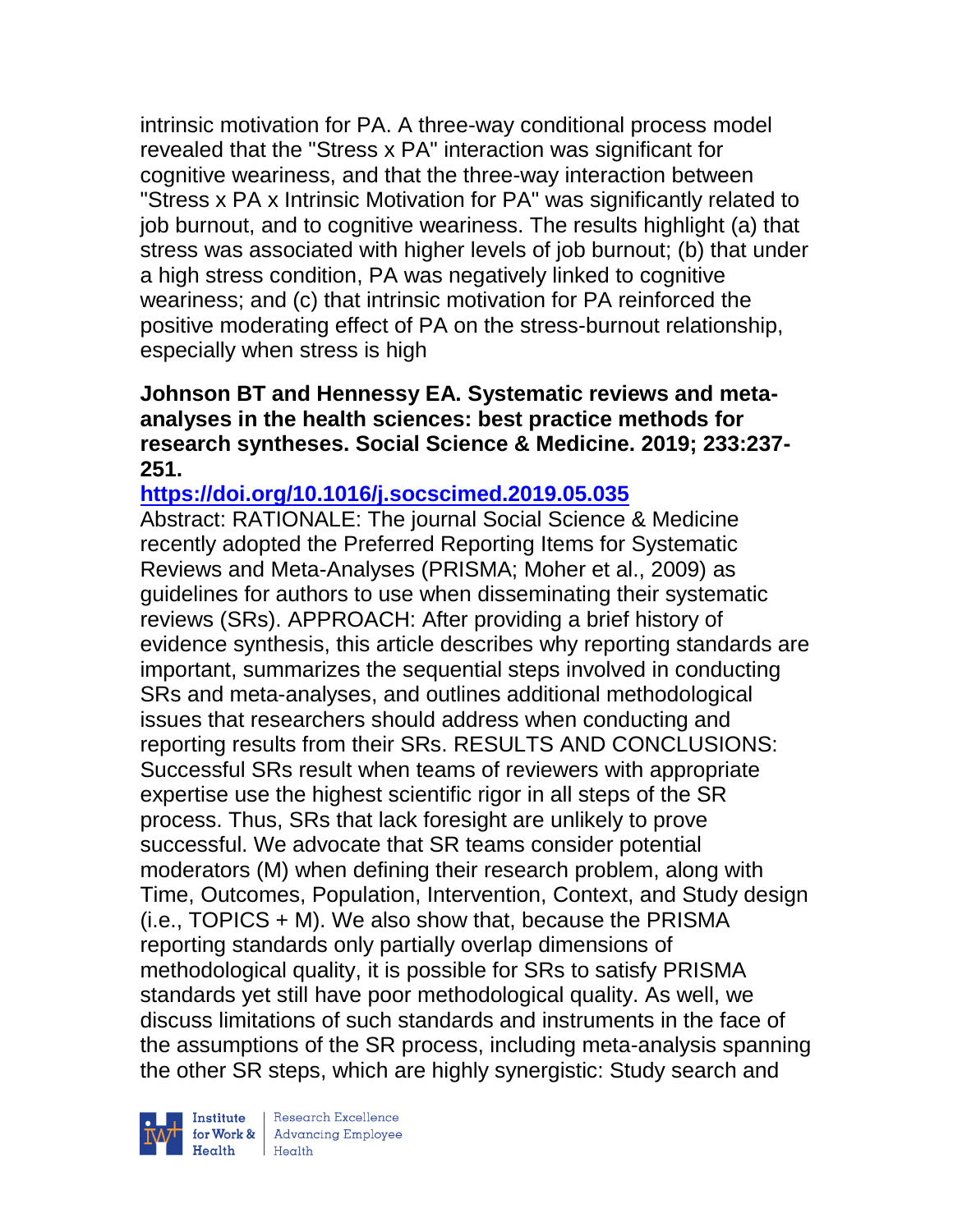selection, coding of study characteristics and effects, analysis, interpretation, reporting, and finally, re-analysis and criticism. When a SR targets an important question with the best possible SR methods, its results can become a definitive statement that guides future research and policy decisions for years to come

#### **Kosiba JD, Maisto SA, and Ditre JW. Patient-reported use of medical cannabis for pain, anxiety, and depression symptoms: systematic review and meta-analysis. Social Science & Medicine. 2019; 233:181-192.**

## **<https://doi.org/10.1016/j.socscimed.2019.06.005>**

Abstract: RATIONALE: Certifications for medical cannabis are generally restricted to a small number of specific medical conditions, yet patients frequently report symptoms of pain, anxiety, and depression as reasons for use. This is a critical concern for researchers, healthcare providers, and policymakers, yet research in this area is currently obstructed by the lack of a focused review or empirical synthesis on patient-reported reasons for medical cannabis use. OBJECTIVES: AND METHOD: The first aim of this project was to conduct the first systematic review and meta-analysis of empirical studies of patient-reported symptoms of pain, anxiety, and depression as reasons for medical cannabis use. The second aim was to conduct an empirical assessment of the methodological quality of extant research, test for publication bias, and test sex composition and quality scores of individual studies as possible sources of observed heterogeneity. RESULTS: Meta-analytic results indicated that pain (64%), anxiety (50%), and depression/mood (34%) were common reasons for medical cannabis use. No evidence for publication bias was detected, despite heterogeneity in prevalence rates. A comprehensive assessment of study quality identified a number of specific methodological limitations of the existing research, including challenges in patient recruitment, use of restrictive sampling frames, and a lack of randomized recruitment methods and validated assessment measures. CONCLUSION: Findings are discussed with regard to possible explanations for current results, clinical considerations, and areas of future research that are needed to move the field forward

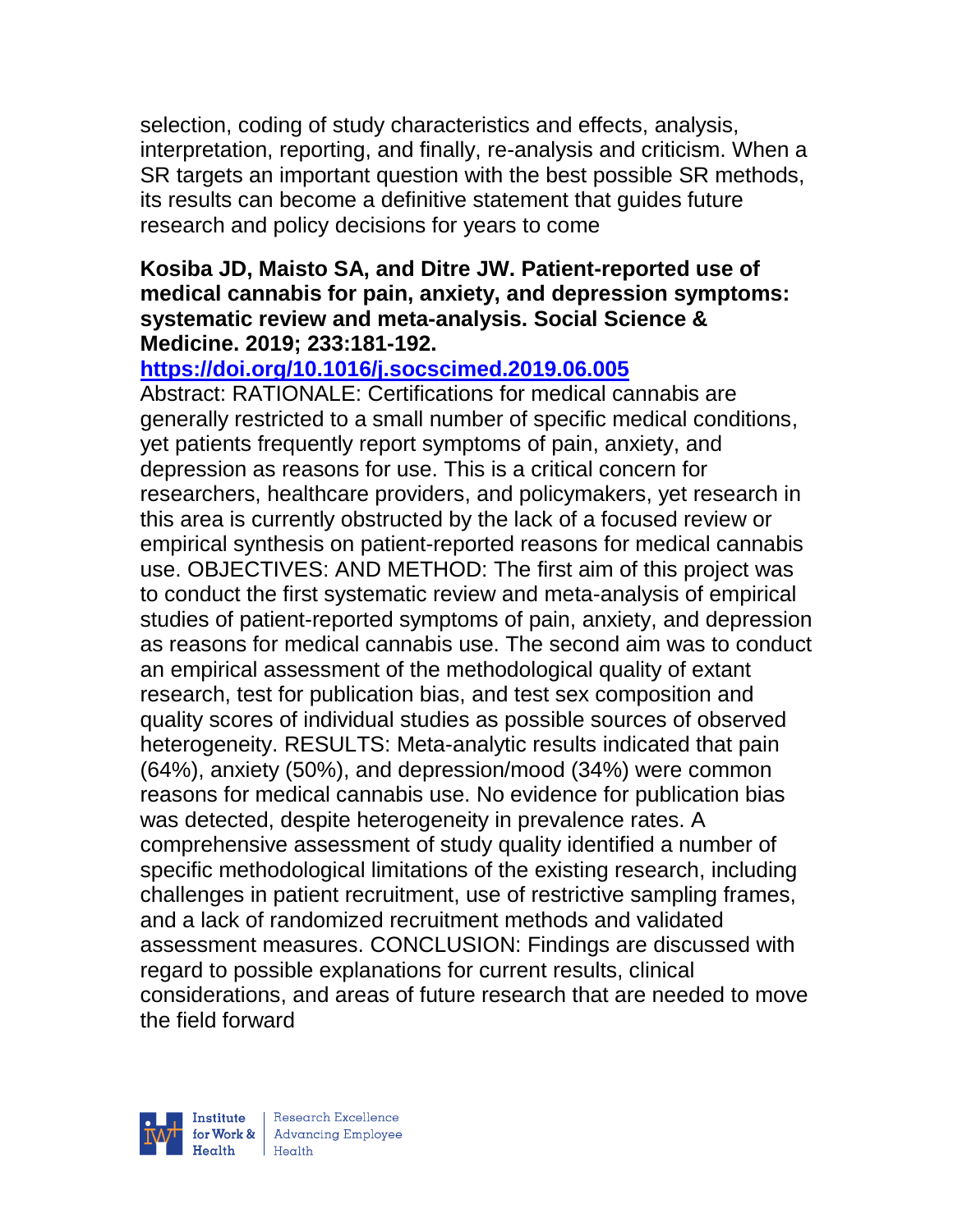**Loh MY, Idris MA, Dormann C, and Muhamad H. Organisational climate and employee health outcomes: a systematic review. Safety Science. 2019; 118:442-452.** 

**<https://doi.org/10.1016/j.ssci.2019.05.052>** 

#### **Meunier S, Roberge C, Coulombe S, and Houle J. Feeling better at work! Mental health self-management strategies for workers with depressive and anxiety symptoms. Journal of Affective Disorders. 2019; 254:7-14.**

# **<https://doi.org/10.1016/j.jad.2019.05.011>**

Abstract: BACKGROUND: The aim of this study was to identify selfmanagement strategies that can be used in a workplace setting by workers living with depression and anxiety. METHODS: A two-round Delphi study was conducted among three panels of experts: (1) employees living with anxiety or depression (n=31); (2) managers of employees living with anxiety or depression (n=12); and (3) researchers with expertise in workplace mental health (n=15). Participants had to indicate whether each of 60 self-management strategies was applicable at work, and how useful each was for managing their symptoms while working. They could also reformulate or add strategies that were then evaluated in the second round. RESULTS: A total of 60 existing and new self-management strategies were retained following the two rounds. Most useful strategies refer to the ability to set boundaries, maintain work-life balance, identify sources of stress and create positive relationships with supervisor and colleagues. Panels differed in their assessment of the usefulness of strategies focusing on employees' empowerment. LIMITATIONS: Most participants were from Canada, limiting the generalizability of the results. CONCLUSION: The self-management strategies identified in this study should be included in programs focusing on mental health at work and disseminated to employees living with depression and anxiety. Managers should take employee's perspective into account when searching for solutions to help them. Future research should use an inductive approach to identify strategies that are specifically related to the workplace setting. Quantitative studies are also needed to evaluate the effect of such strategies on work functioning

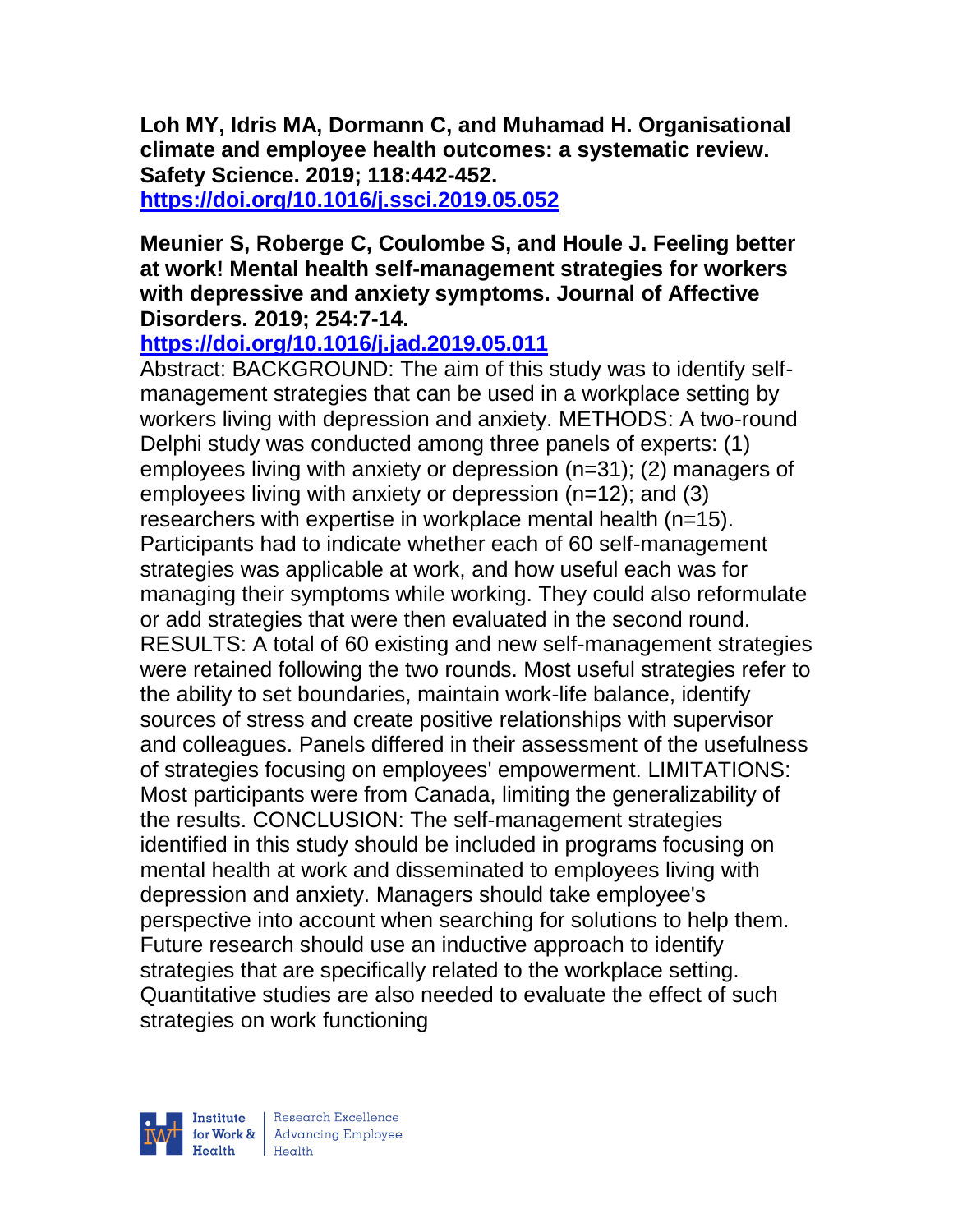## **Runjic E, Behmen D, Pieper D, Mathes T, Tricco AC, Moher D, et al. Following Cochrane review protocols to completion 10 years later: a retrospective cohort study and author survey. Journal of Clinical Epidemiology. 2019; 111:41-48.**

## **<https://doi.org/10.1016/j.jclinepi.2019.03.006>**

Abstract: OBJECTIVE: We analyzed patterns of publication of Cochrane review protocols (CRPs). STUDY DESIGN AND SETTING: We analyzed CRPs published in 2010, extracted their characteristics, and analyzed whether they were published by February 2018. We surveyed corresponding authors and Cochrane review groups to analyze reasons for nonpublication of protocols and analyzed factors predicting the time to publication. RESULTS: Of 576 CRPs, 446 (77.4%) were published as a full review and 130 (22.6%) were still unpublished in February 2018; among unpublished, 37 (28.5%) were withdrawn and 93 (71.5%) were still active. The most common authors' reason for abandoning a protocol was a lack of time to work on the review. The median time to publication was 2.78 years (range 0.96 to 8.05). Multivariate analysis showed that factors with the strongest association with shorter time to publication were review being an update and new authors added. Analysis only on methodological variables indicated that the strongest association for a shorter time until publication was found for including only published data. CONCLUSIONS: Almost a quarter of CRPs remains unpublished after 8 years. This figure is slightly higher than in a previous analysis 10 years ago. Strategies for enhancing completion of Cochrane reviews should be considered

**Sarkar S, Raj R, Vinay S, Maiti J, and Pratihar DK. An optimization-based decision tree approach for predicting sliptrip-fall accidents at work. Safety Science. 2019; 118:57-69. <https://doi.org/10.1016/j.ssci.2019.05.009>** 

**Strauser DR, Rumrill Jr PD, and Greco C. Applying the Illinois work and well-being model to increase labor force participation among people with multiple sclerosis. Journal of Vocational Rehabilitation. 2019; 51(1):11-20. <https://doi.org/10.3233/JVR-191021>**